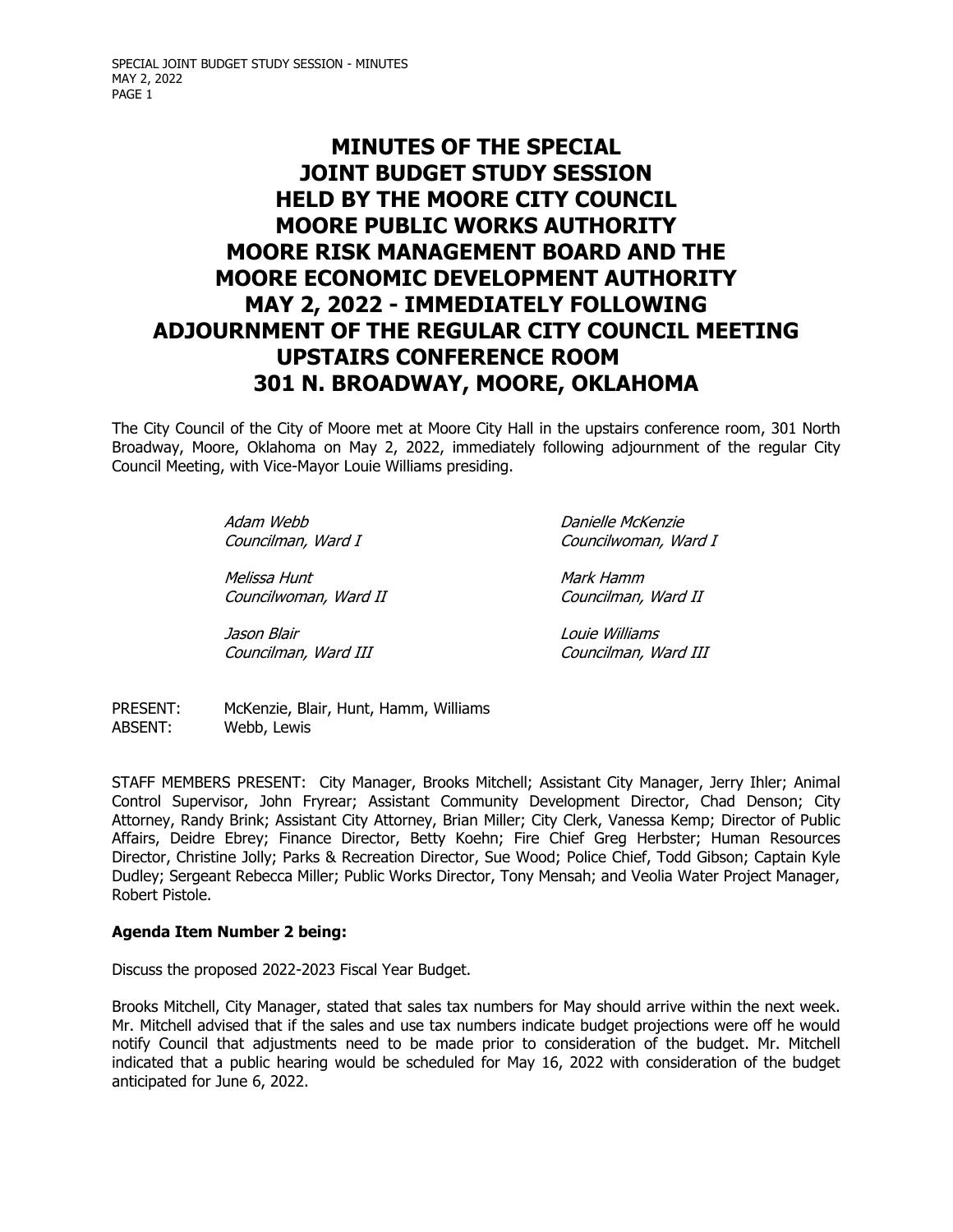SPECIAL JOINT BUDGET STUDY SESSION - MINUTES MAY 2, 2022 PAGE 2

Councilwoman Hunt asked if there was money budgeted for membership in the Regional Transportation Authority ("RTA") and if continued participation would be voted on by the City Council or if it would be automatic since funds were budgeted for that purpose. Mr. Mitchell indicated that an item would be placed on the agenda for consideration; however, he stated that he was thinking of making a recommendation to withdraw from the RTA. Councilmember Hunt and McKenzie indicated that they would like an opportunity for additional discussion before a decision was made regarding the issue. Mr. Mitchell advised that withdrawing from the RTA would necessitate adoption of a resolution; therefore, an item would be placed on the agenda for discussion and consideration of continued membership. Councilman Williams stated that the lack of public transit must still be addressed if the City opts to withdraw from the RTA. He felt that the dynamics of the City have shifted and there are people have difficulty getting to where they need to go. He felt that the issue had been neglected for too long.

## **Councilman Blair moved to accept the proposed budget for FY 2022-2023, second by Councilwoman McKenzie. Motion carried unanimously.**

Ayes: McKenzie, Blair, Hunt, Hamm, Williams Nays: Webb, Lewis

Mr. Mitchell introduced Jody King who had been interning for him this semester while attending the University of Oklahoma.

# **Agenda Item Number 3 being:**

### ADJOURNMENT

**Councilman Blair moved to adjourn the Special Joint Budget Study Session, second by Councilwoman McKenzie. Motion carried unanimously.**

Ayes: McKenzie, Blair, Hunt, Hamm, Williams Nays: Webb, Lewis

**The meeting was adjourned at approximately 7:15 p.m.**

TRANSCRIBED BY:

RHONDA BAXTER, Executive Assistant

\_\_\_\_\_\_\_\_\_\_\_\_\_\_\_\_\_\_\_\_\_\_\_\_\_\_\_\_\_\_\_\_\_\_\_

\_\_\_\_\_\_\_\_\_\_\_\_\_\_\_\_\_\_\_\_\_\_\_\_\_\_\_\_\_\_\_\_\_\_\_\_

FOR:

MELISSA HUNT, MPWA Secretary

These minutes passed and approved as noted this \_\_\_\_ day of \_\_\_\_\_\_\_\_\_\_\_\_\_\_\_\_\_\_, 2022.